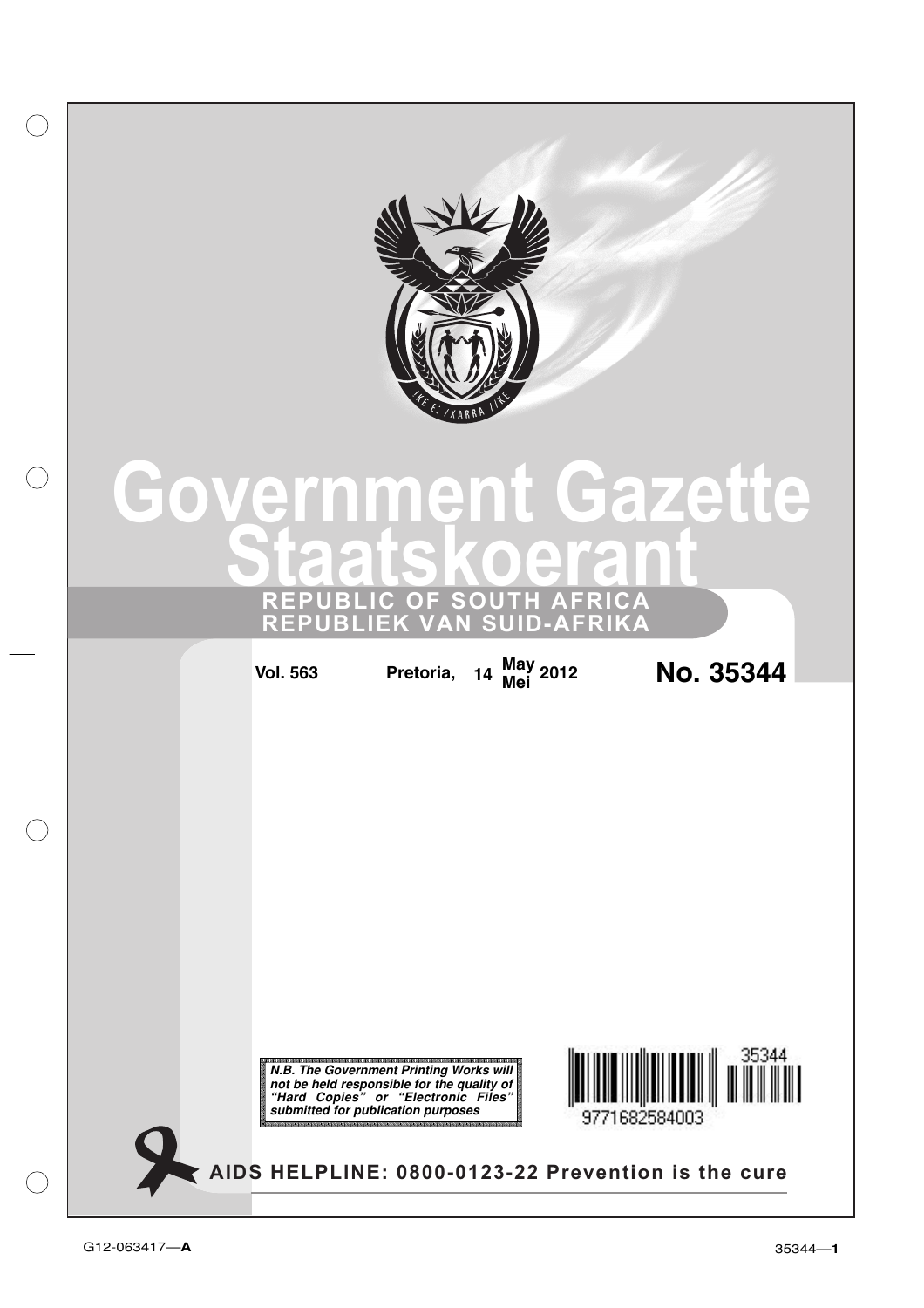### **IMPORTANT NOTICE**

**The Government Printing Works will not be held responsible for faxed documents not received due to errors on the fax machine or faxes received which are unclear or incomplete. Please be advised that an "OK" slip, received from a fax machine, will not be accepted as proof that documents were received by the GPW for printing. If documents are faxed to the GPW it will be the sender's responsibility to phone and confirm that the documents were received in good order.**

**Furthermore the Government Printing Works will also not be held responsible for cancellations and amendments which have not been done on original documents received from clients.**

| <b>CONTENTS • INHOUD</b>                    |                                                                                                                     |             |                |
|---------------------------------------------|---------------------------------------------------------------------------------------------------------------------|-------------|----------------|
| No.                                         |                                                                                                                     | Page<br>No. | Gazette<br>No. |
|                                             | <b>GOVERNMENT NOTICE</b>                                                                                            |             |                |
| <b>Environmental Affairs, Department of</b> |                                                                                                                     |             |                |
|                                             | Government Notice                                                                                                   |             |                |
| 371                                         | National Environmental Management: Biodiversity Act (10/2004): Prohibition of trade in certain <i>Encephalartos</i> |             | 35344          |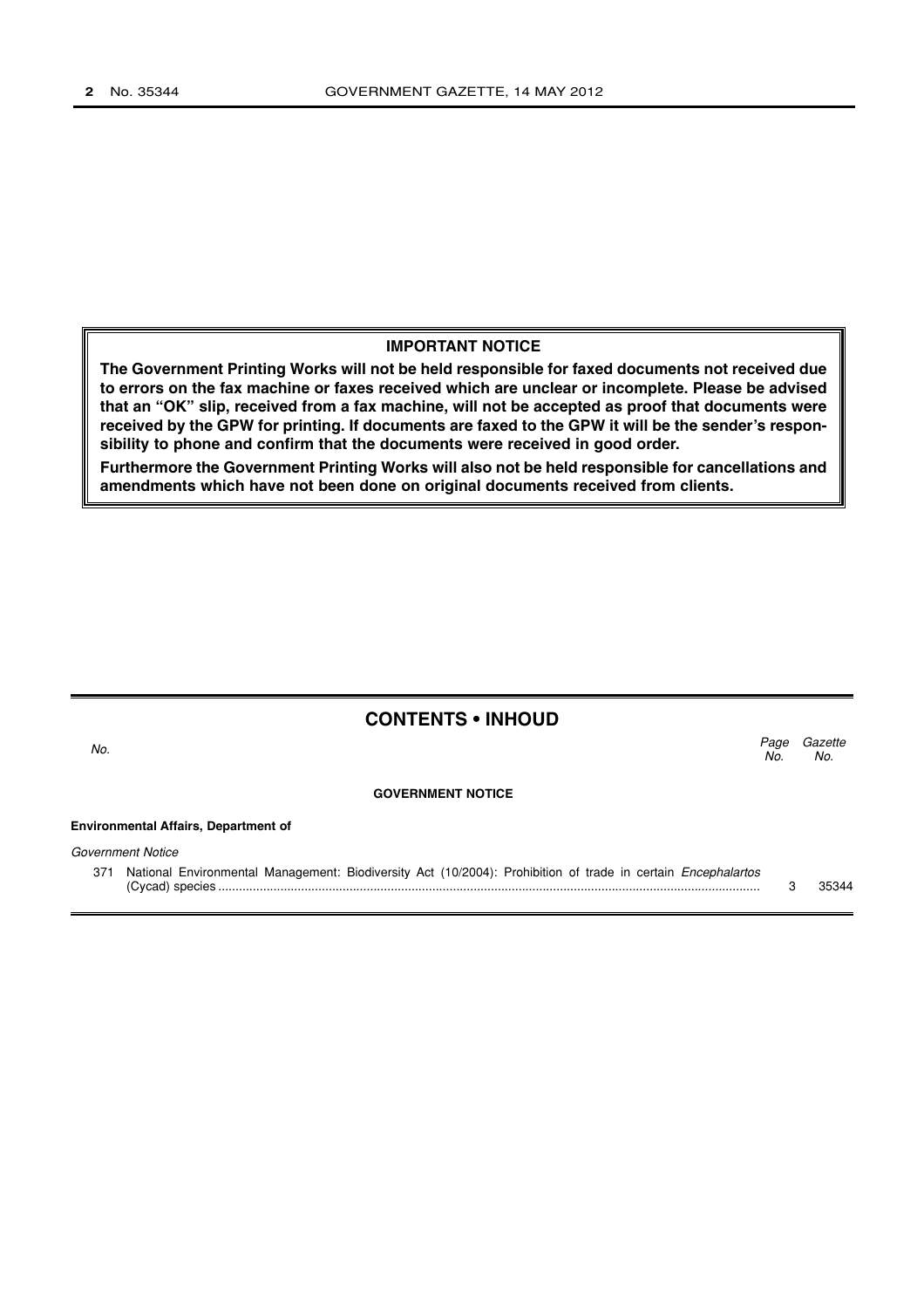# GOVERNMENT NOTICE

# **DEPARTMENT OF ENVIRONMENTAL AFFAIRS**

**No. 371 14 May 2012**

### NATIONAL ENVIRONMENTAL MANAGEMENT: BIODIVERSITY ACT, 2004 (ACT NO. 10 OF 2004)

### PROHIBITION OF TRADE IN CERTAIN ENCEPHALARTOS (CYCAD) SPECIES

I, Bomo Edith Edna Molewa, Minister of Water and Environmental Affairs, hereby, in terms section 57(2) of the National Environmental Management: Biodiversity Act, 2004 (Act No.10 of 2004) prohibit the restricted activities, involving the listed threatened or protected species, in the Schedule hereto.

**BOMO EDITH EDNA MOLEWA** MINISTER OF WATER AND ENVIRONMENTAL AFFAIRS